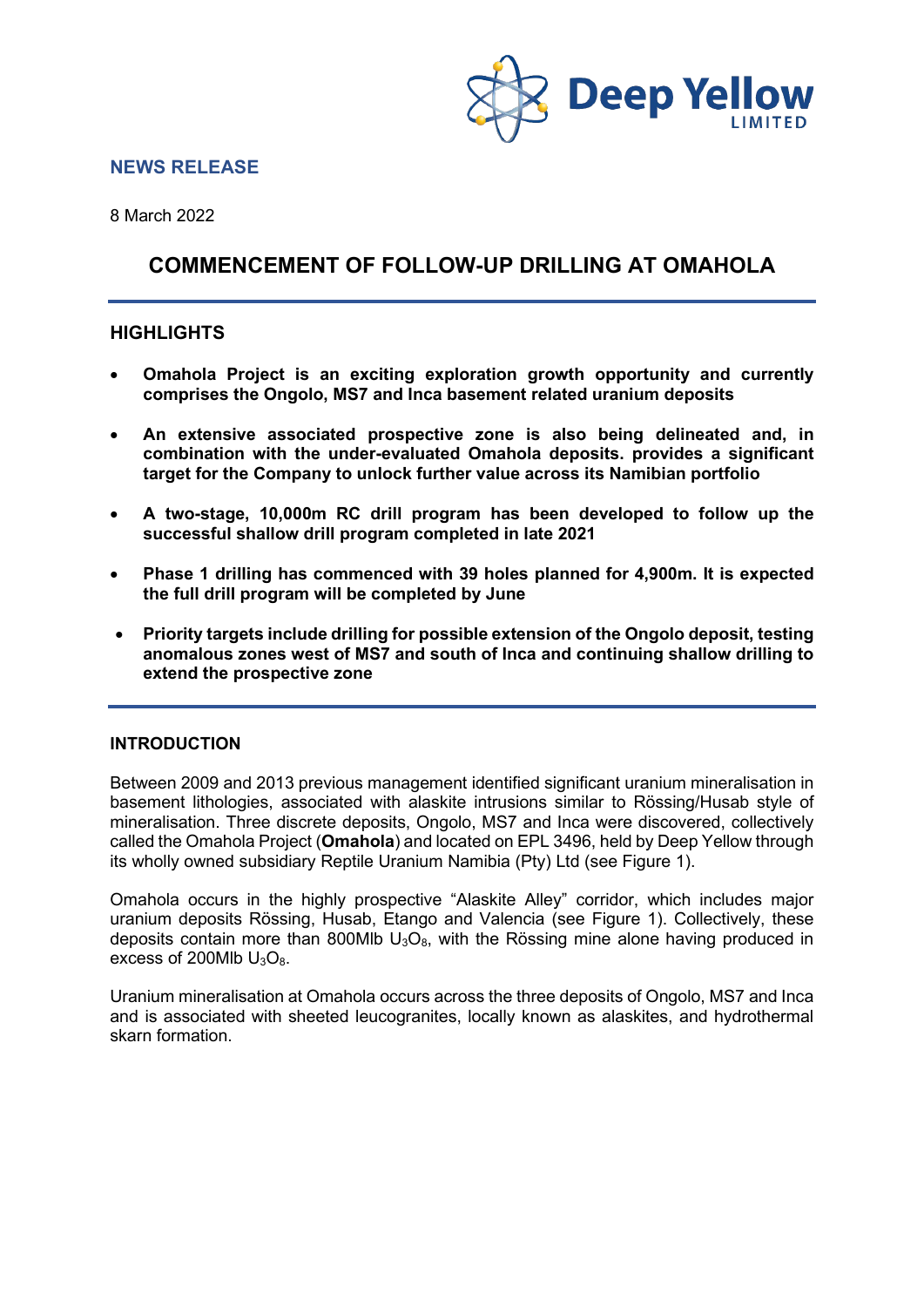

*Figure 1: Location map*

A shallow drilling program completed in late 2021 followed an internal evaluation of historical Omahola drill results. The drilling program that resulted was successful in highlighting that basement related deposits may be discovered by systematic shallow drilling. The program also defined the existence of an extensive associated prospective zone together providing another significant exploration target for the Company to unlock further value across its Namibian portfolio.

The drill results from the 2021 program identified three follow-up targets requiring testing for possible extension of the Ongolo deposit and testing anomalous zones west of MS7 and south of Inca. Additional work will also be carried out focussing on extending the shallow drilling along the prospective zone that has been identified.

Phase 1 of the program commenced 7 March and will comprise of 39 holes for 4,900m, with focus areas and drill hole locations shown in Figures 2 and 3. Key Phase 1 program details are outlined below:

- 13 holes for 2,500m to undercut targets identified by the 2021 shallow drilling program;
- 9 holes for 1,900m to explore for south-western extensions of the Ongolo deposit;
- 17 holes for 500m to extend anomalous zones identified and left open by the 2021 shallow drilling program.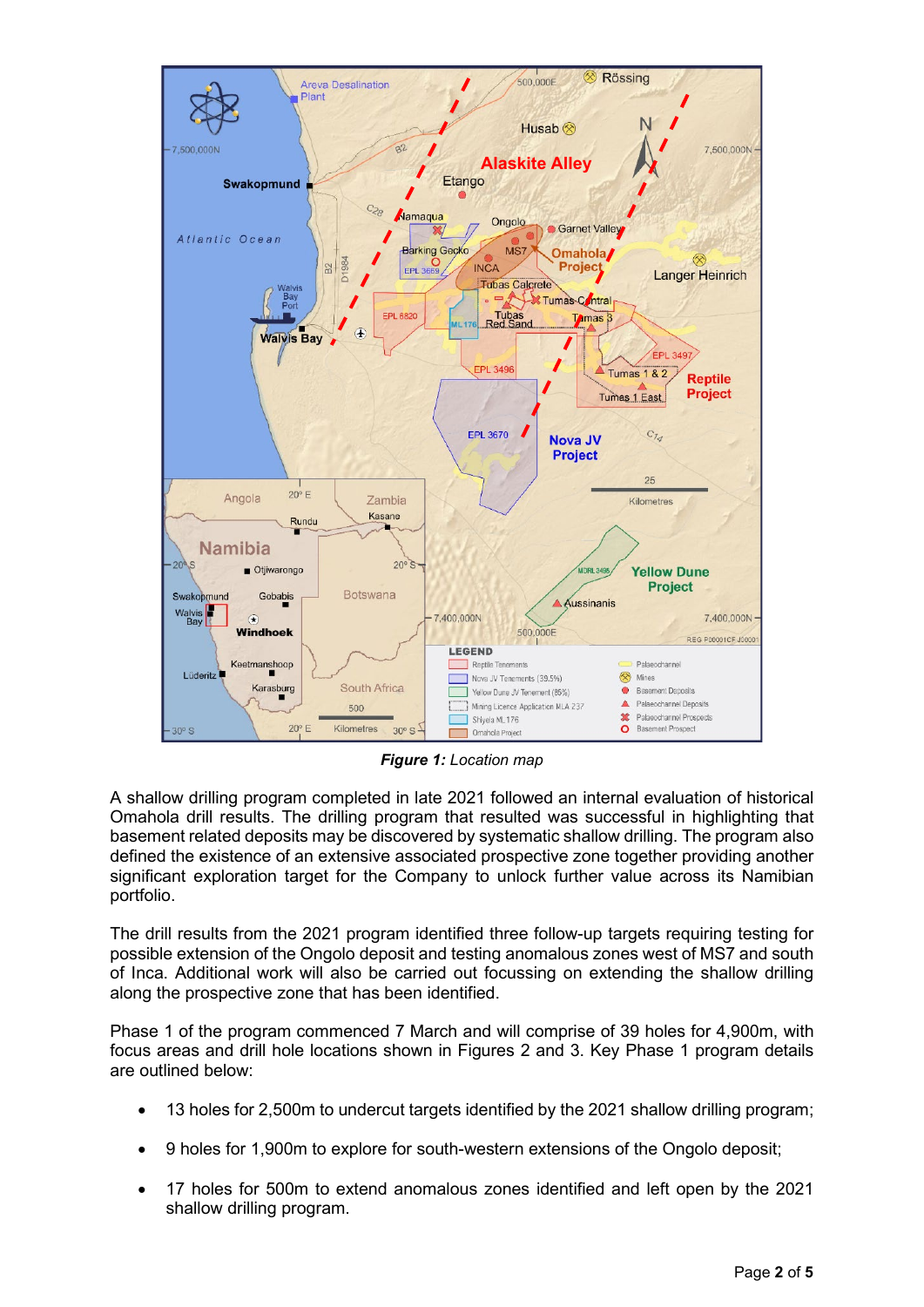

*Figure 2: Omahola area showing Inca deposit, the 50ppm and 100ppm eU3O8 over 1m contours of the mineralisation identified from the 2021 drilling program and planned drill hole locations*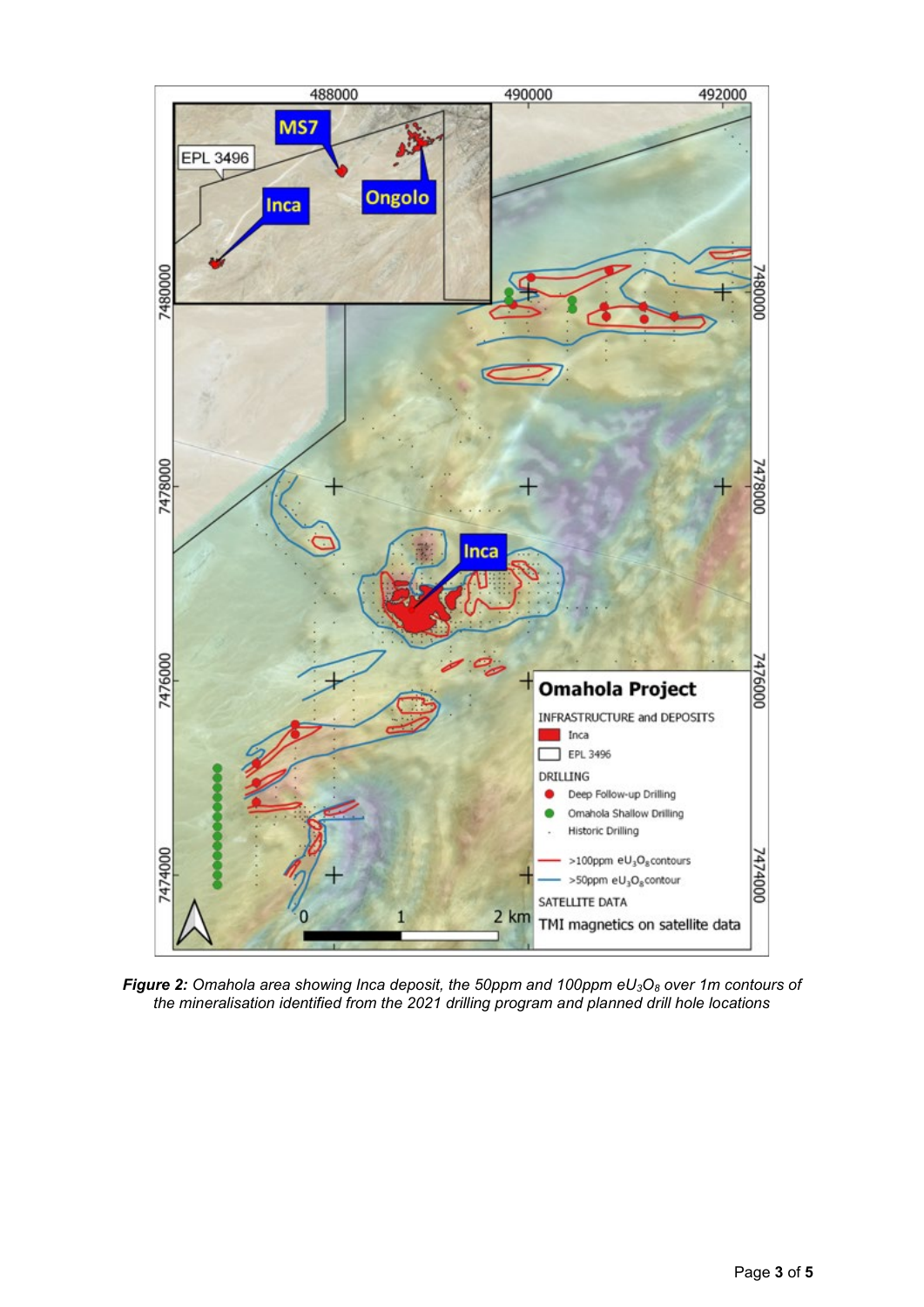

*Figure 3: Omahola area showing MS7 and Ongolo ore bodies and planned Ongolo extension drill hole locations*

Phase 1 of the drilling program is anticipated to be completed by end of April, with Phase 2 expected to commence in May.

John Bont

**JOHN BORSHOFF** Managing Director/CEO Deep Yellow Limited

*This ASX announcement was authorised for release by Mr John Borshoff, Managing Director/CEO, for and on behalf of the Board of Deep Yellow Limited.*

## **For further information contact:**

John Borshoff Managing Director/CEO<br>T: +61 8 9286 6999  $T:$   $+61892866999$ <br>E:  $\frac{\text{iohn.borshoff} \textcircled{600}}{\text{ion.borshof} \textcircled{600}}$ [john.borshoff@deepyellow.com.au](mailto:john.borshoff@deepyellow.com.au)